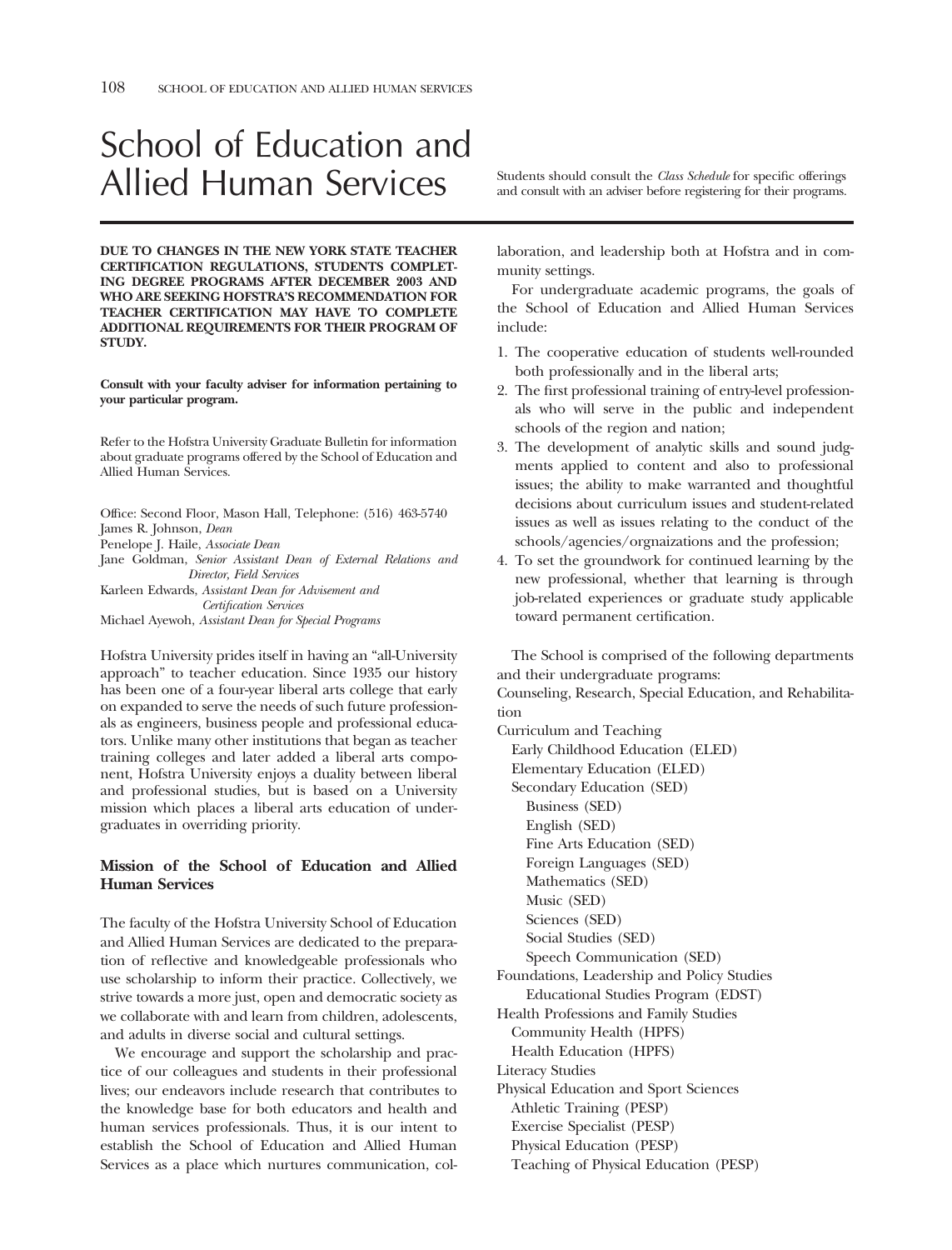#### Accreditation and Certification

Hofstra University's School of Education and Allied Human Services programs are registered with the New York State Education Department (NYSED). Studies offered at the bachelors, masters, advanced certifcates, and doctoral levels are provided in the following teaching areas: early childhood, elementary education (PreK-6), secondary education (7-12), and special education, TESL, bilingual, literacy, and speech and language disabilities. Nonteaching areas include pupil personnel services, educational administration.

Upon the successful completion of a Hofstra State approved teacher education program, students are eligible for the University's recommendation for New York State certifcation. Certifcation Applications must be submitted to the Certification Office the semester in which the student is graduating.

In addition to fulflling educational requirements, the New York State Education Department requires that all prospective teachers being recommended for teacher education programs, receive instruction for the purpose of preventing child abduction, preventing alcohol, tobacco and other drug abuse, safety education and fre and arson prevention in accordance with the Education Laws. No student is recommended for certifcation without the completion of these requirements.

All prospective elementary PreK-6 and secondary 7-12 and special subject teachers are required to pass the New York State Teachers Certifcation Examinations (NYSTCE) administered by National Evaluation Systems, Inc. Students should consult with their program adviser and/or the Certification Office regarding the appropriate examinations for their area of study. Hofstra University has maintained an overall passing rate of 98% on these examinations.

|                                                                                                 | Hofstra<br>$Univ.*$ | Hofstra<br>$Univ.*$ | Hofstra<br>$Univ.*$ | State-<br>wide* |
|-------------------------------------------------------------------------------------------------|---------------------|---------------------|---------------------|-----------------|
| N.Y. State Teacher<br>Certification<br>Examinations<br>(NYSTCE's)<br><b>Test Field/Category</b> | Number<br>Tested    | Number<br>Passed    | Pass<br>Rate        | Pass<br>Rate    |
| Professional<br>Knowledge/Pedagogy<br>ATS-W                                                     | 521                 | 515                 | 99%                 | 96%             |
| Other Content Areas<br>LAST                                                                     | 513                 | 504                 | 98%                 | 95%             |
| Summary Totals and<br>Pass Rate                                                                 | 524                 | 511                 | 98%                 | 94%             |

\*for both undergraduate and graduate programs

As a part of the continuing effort to improve teacher preparation, the New York State Board of Regents adopted amendments to the Commissioner's Regulations which directly relate to teacher education program requirements, as well as changes in teacher certifcation

titles. Effective February 2, 2004, these changes will impact Hofstra's programs in order for students to fulfll the requirements for the new Initial and Professional certifcations. Students should consult with their faculty adviser for information pertaining to changes in departmental programs.

Effective July 1, 2001, all applicants for certifcation and school district employment must undergo fngerprinting and clearance. Contact the Certification Office for fingerprinting sites.

New York State has interstate contracts with 42 other states and jurisdictions. Persons prepared in one of the contract states and who meet the contract requirements of the interstate agreement, are eligible for an initial certifcate upon application with each individual state. New York State is also a member of the Northeast Common Market that offers a Northeast Regional Credential (NRC) to applicants. For additional information on interstate reciprocity, students should visit the Certifcation Office.

The School of Education and Allied Human Services at Hofstra is accredited by the National Council for Accreditation of Teacher Education (NCATE). The accreditation includes the initial and advanced levels of professional education programs offered within the unit.

Some states, not part of the interstate reciprocity program, offer either full or partial reciprocity privileges to persons who are graduates of NCATE accredited institutions. States not participating in either of the above reciprocity systems will accept certifcate applications and evaluate them on an individual basis.

Students may obtain detailed and current information about certifcation requirements in various educational specializations from the School's Certification Office.

SCHOOL OF EDUCATION AND ALLIED HUMAN SERVICES COURSES MAY NOT BE APPLIED TOWARD LIBERAL ARTS CREDIT UNLESS OTHERWISE NOTED. See page 58.

# Programs

A program is a coherent sequence of course work and feldwork designed to develop the professional competence of degree candidates. Programs offered by the School of Education and Allied Human Services are classifed as either preprofessional or professional. The *preprofessional* programs are for students seeking their frst teaching certifcation whether at the undergraduate or the graduate level or are preparing for entry-level positions in selected allied human services felds (non-school based). *Professional* programs are designed for individuals already certifed (provisional) to teach and those experienced as teachers (e.g., in private schools) and who wish to pursue advanced studies in a specialized feld of education, and those who wish to pursue advanced studies in a specialized feld in selected allied human services. Consult the Hofstra University Graduate Bulletin and individual departments for advisement and specifc program information.

The School of Education and Allied Human Services also offers co-major programs to undergraduate students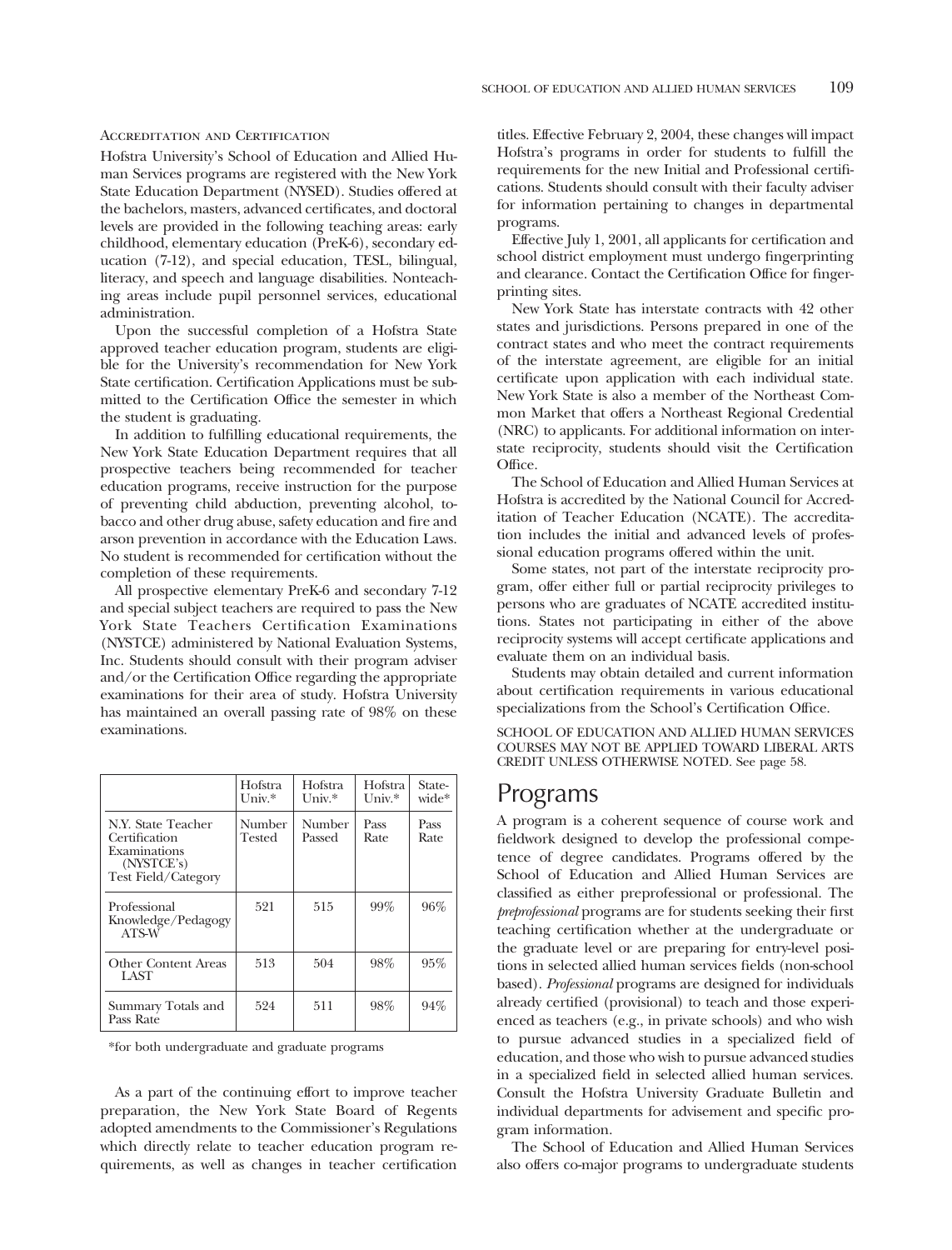interested in education as an additional feld of study and inquiry. Consult individual department for advisement.

To locate information about preparatory programs for teaching and other educational roles, and roles in selected allied human services, consult the chart for Undergraduate Preprofessional Programs, see page 111. Use the chart to identify the schools and departments offering the program of interest.

# Undergraduate Preprofessional Teacher Preparation Programs

Degree candidates are admitted after application to specifc programs within the School of Education and Allied Human Services. Undergraduate degree candidates typically successfully complete a prescribed distribution of liberal arts and sciences course work, designated by each program before admission to the program. Enrollment is open to students showing qualities which indicate potential as teachers of children and youth. Judgments concerning these qualities are accumulated in reports plus feldbased experiences from several of the students' instructors, including faculty in liberal arts and education and cooperating teachers in the schools. Prospective teachers should obtain applications from the proper department in the School of Education and Allied Human Services even though initial enrollment may be in the Hofstra College of Liberal Arts and Sciences, New College, the Zarb School of Business or the School of Communication.

## ENROLLMENT

Prospective teachers in the following felds enroll as a major in the School of Education and Allied Human Services: art, music, business, physical education, health education.

Preparation for teaching in elementary schools requires dual enrollment in a Bachelor of Arts program in the College of Liberal Arts and Sciences\* or New College in the department of the student's interest for the liberal arts subjects, and in the School of Education and Allied Human Services for completion of the professional education courses leading to the co-major.

Students preparing to teach in secondary schools enroll in the College of Liberal Arts and Sciences, New College or the Zarb School of Business as a major in a teaching content and co-major in secondary education. The chart is a guideline of teaching felds and their respective departments. See Graduate Bulletin.

A student preparing to teach early childhood, elementary, or secondary education should, by the beginning of the sophomore year, select a co-major in the appropriate college. With an adviser from the chosen department, the student should develop an approved plan of study which satisfes the requirements of that department as well as the School of Education and Allied Human Services program. Students preparing to teach music or fne arts should enroll in the Department of Curriculum and Teaching during the freshman year. Students preparing to teach physical education or school health education should enroll in the Department of Physical Education and Sport Sciences or Health Professions and Family Studies during the freshman year.

\*Students preparing to teach business education, should enroll in the School of Business in the freshman year.

Frequently it is necessary for students to take more than the minimum 124 semester hours for graduation in order to meet the subject requirements of their academic department in the Hofstra College of Liberal Arts and Sciences, New College or the Zarb School of Business and the teacher education requirements of the School of Education and Allied Human Services.

# PREREQUISITES FOR TEACHER CANDIDATES

# **Undergraduate students preparing to teach at the elementary or secondary level need to apply to the Department of Curriculum and Teaching at the beginning of the sophomore year.**

Admission to the program is based on a comprehensive review of multiple criteria, including the following:

A completed application to the program.

In the case of elementary education,

- 1) a minimum grade point average of 2.75 in overall course work;
- 2) a minimum grade point average of 2.75 in liberal arts course work.

In the case of secondary education,

- 1) a minimum grade point average of 2.75 in overall course work;
- 2) a minimum grade point average of 2.75 in the area(s) in which certifcation is sought.

A written personal statement of professional intent and rationale.

Two letters of reference that address the applicant's potential to succeed in the teaching profession.

An interview, audition, and/or portfolio (requirements in some programs).

The department understands that any single criterion may not reliably predict a candidate's potential for success in the program. Consequently, candidates are welcome to apply if they do not meet one of the criteria but feel that other aspects of their experience may compensate.

Undergraduate students should plan with their liberal arts adviser to take their core and liberal arts co-major courses before the junior year. During the upper junior year and the lower senior year, elementary education majors will respectively need to plan to alternate a semester of mornings and a semester of afternoons in order to participate in Birth-6 schools. The upper senior year requires full-day student teaching.

Early Childhood and elementary education candidates should select a foundations of education course (FDED 111 or 127) during the frst semester of the sophomore year. They should also submit a Change of Major form (to declare two majors) to the Office of Academic Records. This form should be signed by program advisers in both areas of study.

Secondary education candidates should register initially in FDED 111 or 127, SED 102 and SED 151. These courses may be taken in any order or concurrently; these courses fulfll prerequisite requirements for continued

<sup>\*</sup>HCLAS majors not acceptable as co-majors: Drama, Dance, Music, Fine Arts, Speech-Language-Hearing Sciences.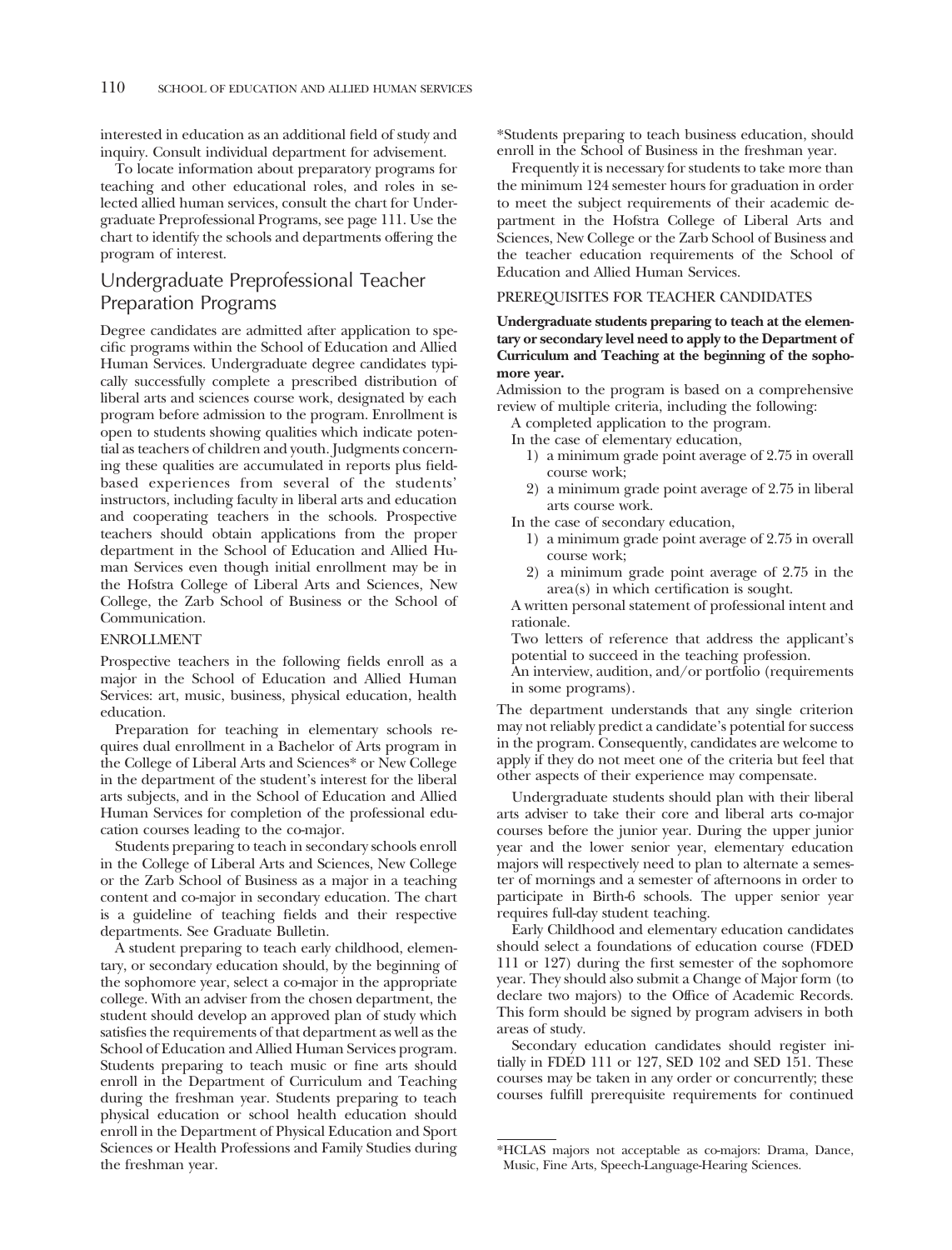|  | Undergraduate Preprofessional Programs |  |
|--|----------------------------------------|--|
|--|----------------------------------------|--|

Teacher candidates should obtain advisement from the proper department of the School of Education and Allied Human Services as well as from the department of their prospective teaching feld.

| Professional Aim                          | <b>School of Education Program</b> | Department of Teaching Field | See Page |
|-------------------------------------------|------------------------------------|------------------------------|----------|
| <b>TEACHING</b>                           |                                    |                              |          |
| Art                                       | Secondary Education                | Fine Arts                    | 284      |
| <b>Business Education</b> , Business      |                                    |                              |          |
| and Distributive Education                | Secondary Education                | <b>School of Business</b>    | 285      |
| Early Childhood                           | Early Childhood Education          | Curriculum and Teaching      | 163      |
| <b>Elementary School</b>                  | <b>Elementary Education</b>        | Curriculum and Teaching      | 164      |
| English                                   | Secondary Education                | English                      | 286      |
| Foreign Languages (French,                |                                    |                              |          |
| German, Italian,                          |                                    |                              |          |
| Spanish, Russian)                         | Secondary Education                | appropriate language         | 287      |
| Mathematics                               | Secondary Education                | <b>Mathematics</b>           | 288      |
| <b>Music</b>                              | <b>Secondary Education</b>         | <b>Music</b>                 | 289      |
| Physical Education                        | Physical Education                 | Physical Education and       |          |
|                                           |                                    | <b>Sport Sciences</b>        | 253      |
| <b>Health Education</b>                   | <b>Health Education</b>            | Health Professions and       |          |
|                                           |                                    | <b>Family Studies</b>        | 206      |
| Science (biology, chemistry               |                                    |                              |          |
| earth science, general science,           |                                    |                              |          |
| physics)                                  | Secondary Education                | appropriate science          |          |
|                                           |                                    | department                   | 290      |
| Social Studies                            | Secondary Education                | appropriate social science   |          |
|                                           |                                    | department                   | 291      |
| Speech Communication*                     | Secondary Education                | Speech Communication         |          |
|                                           |                                    | and Rhetorical Studies       | 292      |
| <b>OTHER PROFESSIONAL SPECIALIZATIONS</b> |                                    |                              |          |
| <b>Athletic Trainer</b>                   | <b>Athletic Training</b>           | Physical Education and       |          |
|                                           |                                    | Sport Sciences               | 255      |
| Community Health                          | Community Health                   | Health Professions and       |          |
|                                           |                                    | <b>Family Studies</b>        | 206      |
| Health and Fitness Training               | <b>Exercise Specialist</b>         | Physical Education and       |          |
|                                           |                                    | <b>Sport Sciences</b>        | 254      |
|                                           |                                    |                              |          |

\*No new students being admitted at this time.

studies in the undergraduate secondary education professional sequence.

Junior standing is a prerequisite to enrollment in all courses offered by the School of Education *except* ELED 41, SED 102, SED 151, all foundations of education and many physical education courses.

*Student Teaching:* is the fnal phase of the professional education sequence. Students must formally apply to the Office of Field Placement the semester before student teaching.

Applications for Fall student teaching are due March 1; applications for Spring student teaching are due October 1. Students should refer to their program as listed in the *Bulletin* for details on prerequisites and minimum grade point average requirements for student teaching.

#### The Selection Process

The School of Education and Allied Human Services has implemented a policy of careful initial and continuing selection of students and courses offered by the School.

Generally, courses are *not* open to students who have not been accepted into the School of Education and Allied Human Services. Exceptions are courses in foundations of education, educational psychology and physical education.

At the end of the sophomore year students who have applied for enrollment in the School of Education and Allied Human Services will be assigned by the selection offces to one of three categories:

*Accepted*, meaning that an applicant may continue in teacher education at Hofstra;

*Accepted provisionally*, in Secondary Education, meaning that an applicant may continue work in professional education although specifed defciencies must be made up;

*Rejected*, meaning that an applicant may not enroll in any course offered by the School.

Students who have been accepted may be dropped from programs in education at a later date in cases where